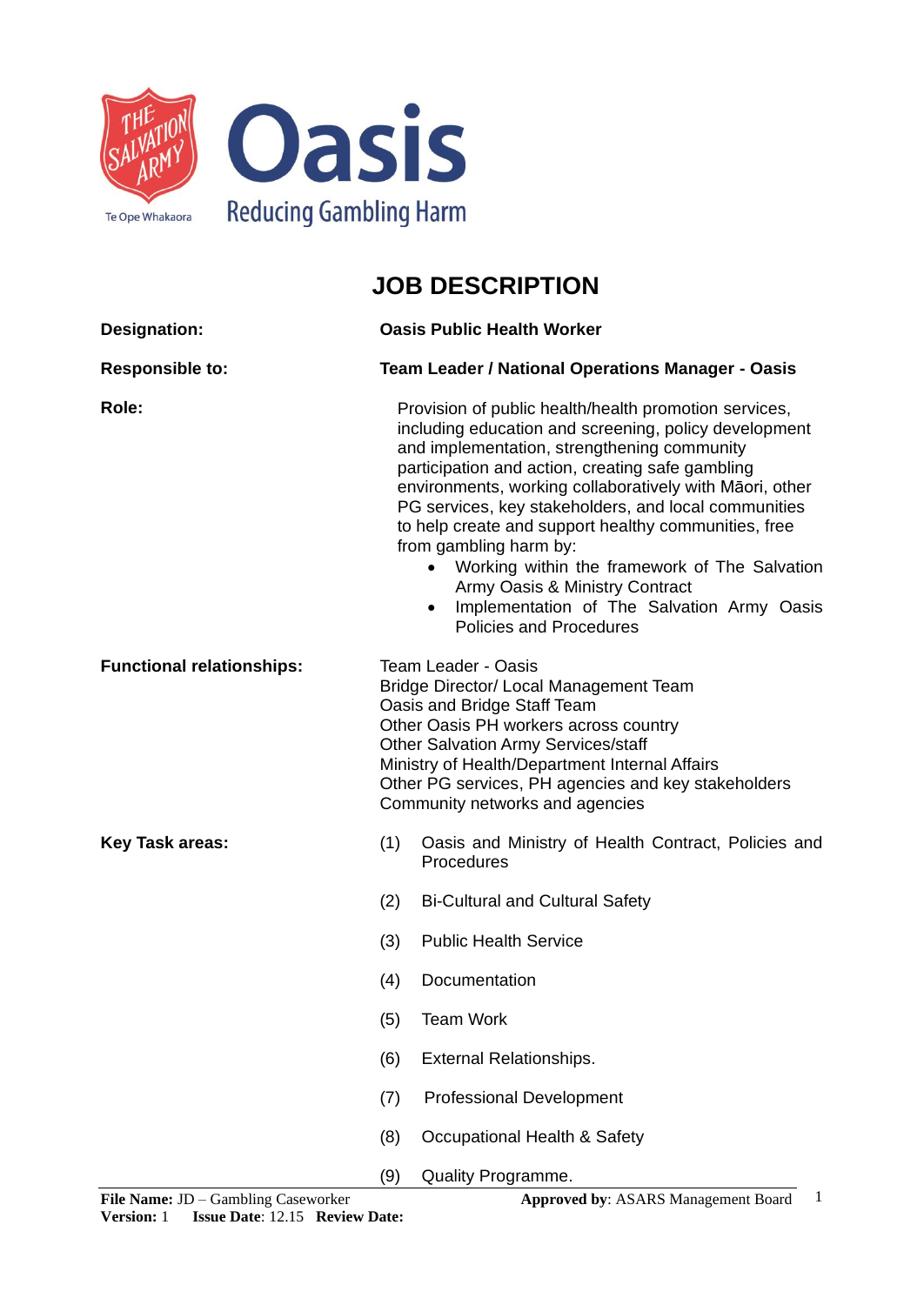| <b>Measurement criteria:</b> | Attached.                                                                                                                                                                                                                 |
|------------------------------|---------------------------------------------------------------------------------------------------------------------------------------------------------------------------------------------------------------------------|
| <b>Other duties:</b>         | Notwithstanding any respective definition or classification<br>of employment, the employee may be required to<br>undertake other reasonable lawfully permitted duties.                                                    |
| Limitations on authority:    | The Public Health Worker operates within the overall<br>philosophy and policies of The Salvation Army Oasis and<br>recognises the role and authority of the National<br>Operations Manager - Oasis and Oasis Team Leader. |
|                              | Major modifications to the national public health<br>programme must be discussed with and agreed to by the<br>Team Leader / Co-ordinator and National Operations<br><b>Manager Oasis</b>                                  |
| Hours of work:               | As per individual / collective employment contract.<br>To include flexibility to meet service requirements under<br>agreement between both parties.                                                                       |
| <b>Person specification:</b> | Attached.                                                                                                                                                                                                                 |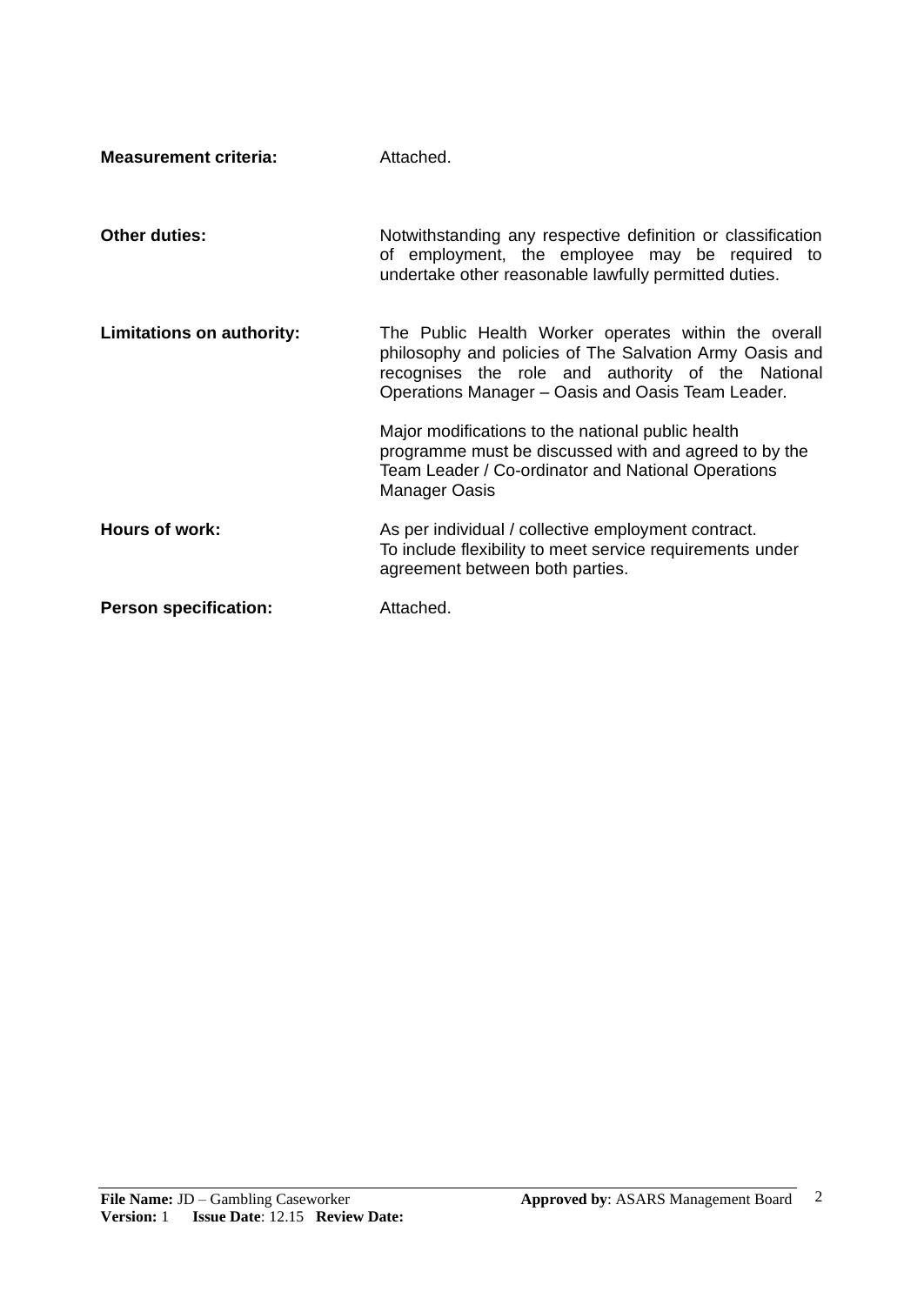## **Key result areas and measurement criteria:**

| <b>Key Task Areas</b>                                                                          | <b>Key Measurement Criteria</b>                                                                                                                                                                                                                                                                                                                                                                                                                                                                                                                                                                                                                                                                                                                                                                                                                                                                                                            | <b>Performance Measure</b>                                                                                                                                                                                                                                                                                                                                                                                                                                                                                                                                                                                                                                                                                                             |  |  |
|------------------------------------------------------------------------------------------------|--------------------------------------------------------------------------------------------------------------------------------------------------------------------------------------------------------------------------------------------------------------------------------------------------------------------------------------------------------------------------------------------------------------------------------------------------------------------------------------------------------------------------------------------------------------------------------------------------------------------------------------------------------------------------------------------------------------------------------------------------------------------------------------------------------------------------------------------------------------------------------------------------------------------------------------------|----------------------------------------------------------------------------------------------------------------------------------------------------------------------------------------------------------------------------------------------------------------------------------------------------------------------------------------------------------------------------------------------------------------------------------------------------------------------------------------------------------------------------------------------------------------------------------------------------------------------------------------------------------------------------------------------------------------------------------------|--|--|
| 1. Gambling<br>Programme,<br><b>Ministry Contract</b><br>and Policies and<br><b>Procedures</b> | 1.1 Commitment to working within<br>the framework of The Salvation<br>Army Oasis and Ministry<br>Contract.<br>1.2 The Salvation Army's Oasis<br>National Gambling Public Health<br>Programme and National<br>policies and procedures are<br>implemented and adhered to.                                                                                                                                                                                                                                                                                                                                                                                                                                                                                                                                                                                                                                                                    | 1.1 Familiar with Oasis and Ministry<br>Contract requirements.<br>1.2 Public health services are<br>consistent within National Oasis<br>Public Health Programme /<br>Ministry contract requirements.<br>1.3 MoH Reporting Audits<br>1.4 Policy / Procedures adhered to.                                                                                                                                                                                                                                                                                                                                                                                                                                                                |  |  |
| 2. Bi-Cultural and<br><b>Cultural Safety</b>                                                   | 2.1 Commitment to the principles of<br>the Treaty of Waitangi as they<br>apply to The Salvation Army<br>Oasis servcice and policy<br>2.2 Whole community receive<br>services without discrimination<br>on the basis of race, culture,<br>health, sexual orientation or age.                                                                                                                                                                                                                                                                                                                                                                                                                                                                                                                                                                                                                                                                | 2.1 Able to demonstrate knowledge<br>and application of principles of<br>the Treaty of Waitangi<br>2.2 Feedback on Local Maori Health<br>Plan<br>Community<br>feedback,<br>2.3<br>peer<br>feedback                                                                                                                                                                                                                                                                                                                                                                                                                                                                                                                                     |  |  |
| 3. Public Health<br>Services per your<br>agreed local<br>work plan                             | 3.1<br>To support adoption of healthy<br>policy that reduces gambling<br>related harm<br>3.2 To work with gambling societies<br>and venues to help ensure that<br>gambling environments are safe<br>and provide effective and<br>appropriate harm minimisation<br>activities<br>3.3 To ensure that communities have<br>access to services that provide<br>strong protective factors and<br>build community, family and<br>individual resiliency<br>3.4 Social marketing campaigns and<br>community education are<br>delivered consistently at<br>national, regional and<br>community levels to improve<br>community awareness and<br>understanding of the range of<br>harms that can arise from<br>gambling<br>3.5 Relevant organisations, groups<br>and sectors are made aware of<br>the potential harms that can<br>arise from gambling and actively<br>screen and refer individuals to<br>appropriate gambling<br>intervention services | 3.0 Formal appraisal of completed<br>health<br>public<br>services<br>and<br>evaluation<br>progress<br>and<br>reporting<br>3.1 TLA and organisational feedback,<br>number of submissions received,<br>number of healthy policies adopted<br>3.2 Society, venue, client feedback<br>and number of self exclusions<br>completed<br>3.3 Individual, family/whanau and<br>community feedback and project<br>reports and evaluation<br>3.4 Requests for education, number<br>of presentations/events and<br>feedback on quality of<br>presentations/events,<br>evaluations<br>3.5 Requests and number of<br>presentations, MoUs signed,<br>brief interventions conducted,<br>client referrals<br>3.6 Local community profile and<br>feedback |  |  |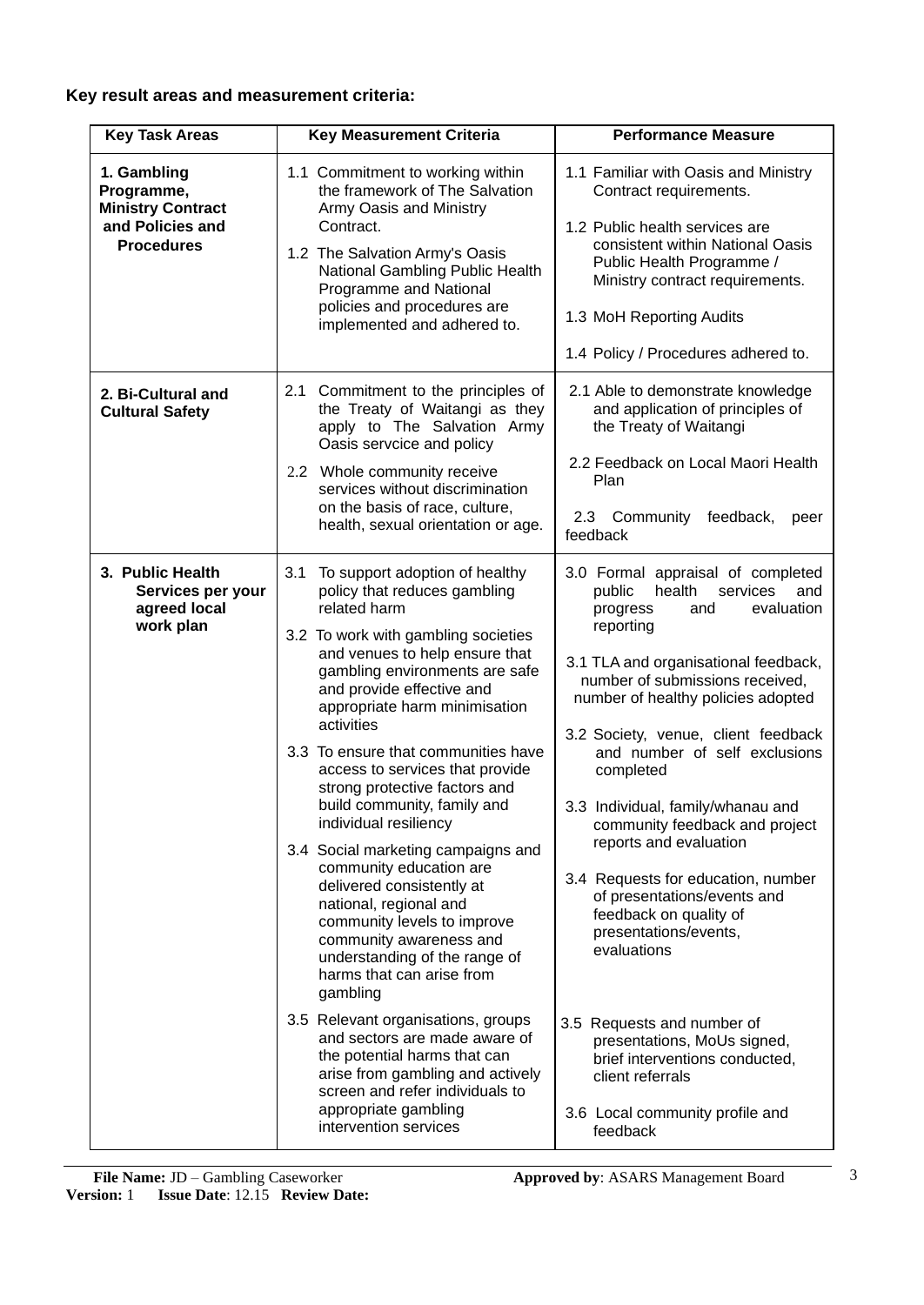| <b>Key Task Areas</b>                                   | <b>Key Measurement Criteria</b> |                                                                                                                                                                           | <b>Performance Measure</b>                                                                                    |  |  |
|---------------------------------------------------------|---------------------------------|---------------------------------------------------------------------------------------------------------------------------------------------------------------------------|---------------------------------------------------------------------------------------------------------------|--|--|
| 4. Documentation                                        | 4.1                             | Complies with Oasis and<br>Ministry reporting requirements<br>in the required format.                                                                                     | 4.1 Timely and accurate reporting<br>4.2 Audit of documentation                                               |  |  |
|                                                         | 4.2                             | Documentation is of a<br>professional standard                                                                                                                            | 4.3 Internal audits                                                                                           |  |  |
|                                                         | 4.3                             | Privacy and confidentiality is<br>maintained.                                                                                                                             |                                                                                                               |  |  |
| 5. Team Work                                            | 5.1                             | Participates fully in the<br>consultative function of the<br>Oasis Team                                                                                                   | 5.1 Contributes regularly and<br>consistently in team discussion                                              |  |  |
|                                                         | 5.2                             | Assists in achieving the<br>objectives of the Oasis team.                                                                                                                 | 5.2 Team objectives achieved, peer<br>review                                                                  |  |  |
|                                                         | 5.3                             | Provides professional and<br>public health input to the Staff<br>Team                                                                                                     | 5.3 Demonstrates advocacy skills in<br>promoting the best interests of<br>the clients and community           |  |  |
|                                                         | 5.4                             | Represents the interests of<br>clients and community in the<br>team                                                                                                       |                                                                                                               |  |  |
| 6. External<br><b>Relationships</b>                     | 6.1                             | Oasis aims and objectives are<br>promoted positively within the<br>community                                                                                              | 6.1 Feedback and Compliments /<br>Complaints                                                                  |  |  |
|                                                         | 6.2                             | Maintains positive relationships<br>with other PG providers and<br>public health agencies.                                                                                | 6.2 Feed back from other PG and PH<br>providers                                                               |  |  |
| 7. Professional<br><b>Development</b>                   | 7.1                             | Takes initiative in identifying<br>professional development<br>needs and training<br>opportunities appropriate to<br>role in consultation with Team<br>Leader/Coordinator | 7.1 Evidenced in participation in<br>training and development,<br>training records<br>7.2 Supervision Reports |  |  |
|                                                         | 7.2                             | Undertakes regular public<br>health supervision as per<br>Oasis policy                                                                                                    |                                                                                                               |  |  |
| 8.<br><b>Occupational</b><br><b>Health &amp; Safety</b> | 8.1                             | Know and practice<br>occupational safety and health<br>policy                                                                                                             | 8.1 Knowledge of and<br>implementation of Health &<br><b>Safety Policy</b>                                    |  |  |
|                                                         | 8.2                             | Understand procedures and<br>personal responsibilities and<br>involvement in<br>- fire drills                                                                             | 8.2 Actively participates in fire drills                                                                      |  |  |
|                                                         |                                 | - civil defence emergencies                                                                                                                                               | 8.3 Accidents/Incidents are reported                                                                          |  |  |
|                                                         | 8.3                             | Adhere to accident / incident<br>reporting system.                                                                                                                        | 8.4 Equipment used correctly                                                                                  |  |  |
|                                                         | 8.4                             | Use all equipment correctly,<br>and with proper care and<br>attention, observing education<br>and instruction given                                                       |                                                                                                               |  |  |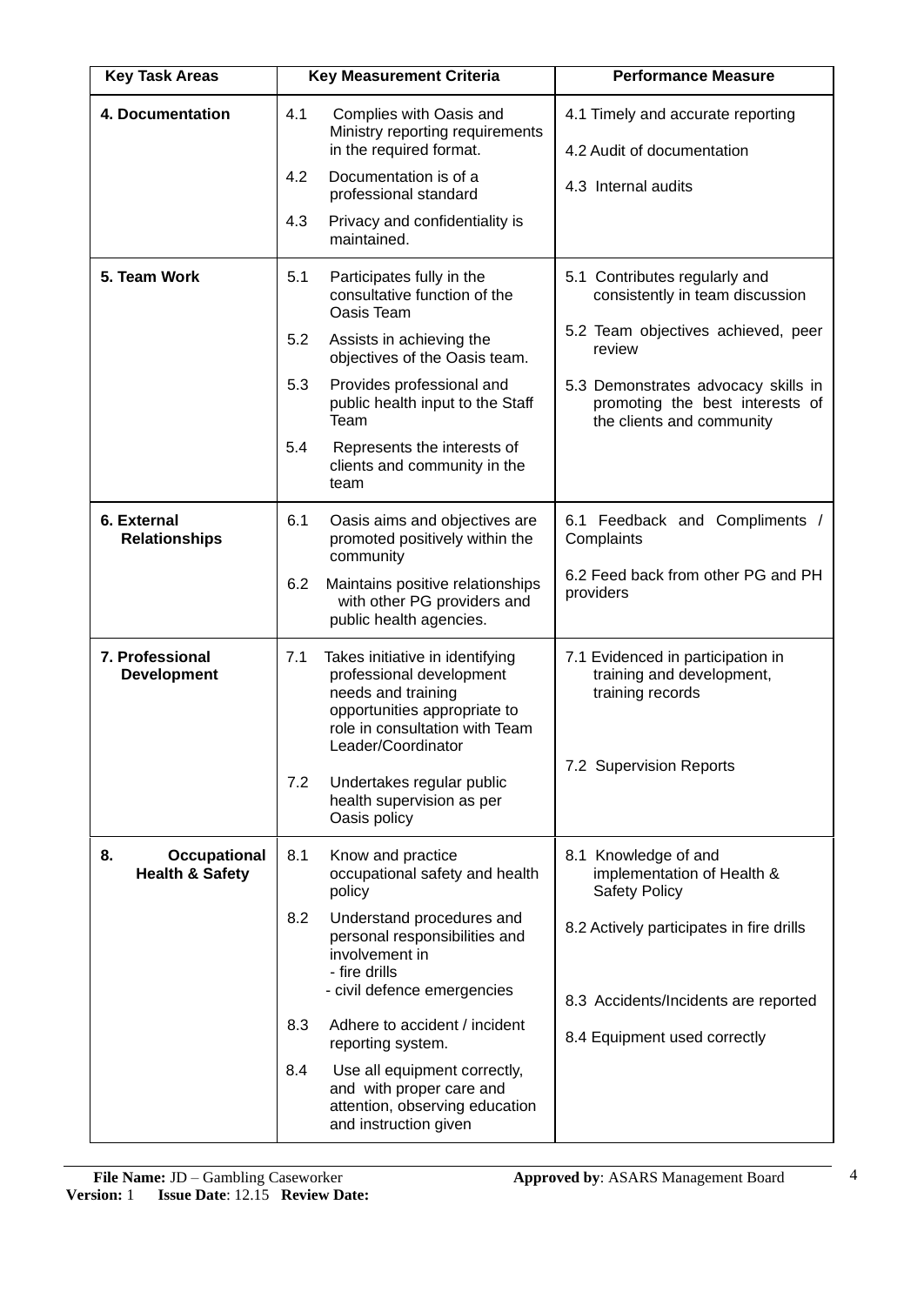| <b>Key Task Areas</b> | <b>Key Measurement Criteria</b>                                                                                                                                                          | <b>Performance Measure</b>                                         |  |  |
|-----------------------|------------------------------------------------------------------------------------------------------------------------------------------------------------------------------------------|--------------------------------------------------------------------|--|--|
| 9. Quality Programme. | Actively seeks to improve the<br>9.1<br>quality of Oasis through<br>proactively identifying and<br>addressing issues that impact<br>negatively upon programme<br>quality and performance | 9.1 Evidence of participation in<br>continuous quality improvement |  |  |

I (please print) **I** (please print) and agree with the job description for the position of Public Health Worker within Oasis and accept it fully.

|  | <b>Public Health Worker</b>                              | Date: |  |
|--|----------------------------------------------------------|-------|--|
|  | Team Leader / Nat.Ops.Mgr Date<br>For The Salvation Army |       |  |